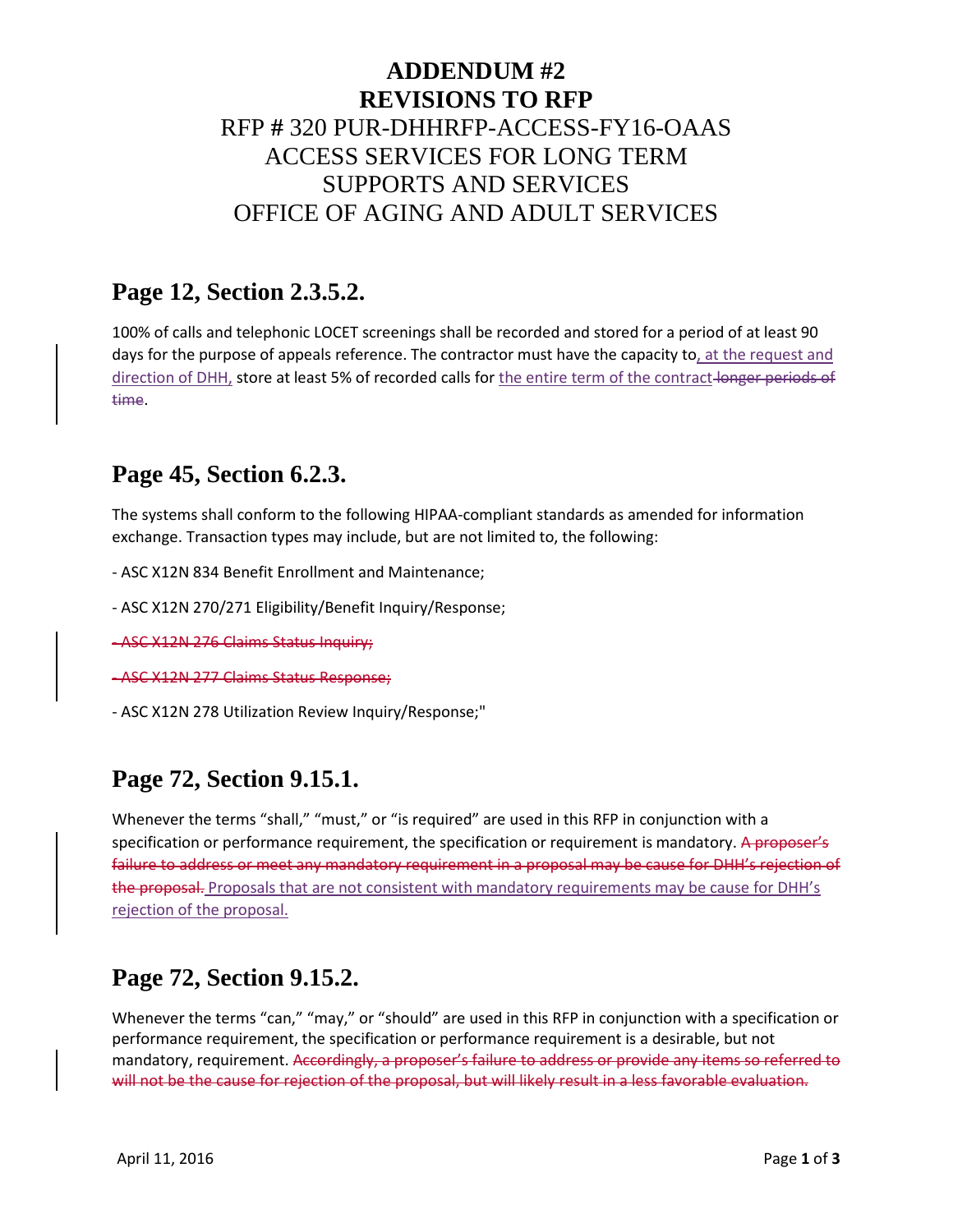# **ADDENDUM #2 REVISIONS TO RFP** RFP **#** 320 PUR-DHHRFP-ACCESS-FY16-OAAS ACCESS SERVICES FOR LONG TERM SUPPORTS AND SERVICES OFFICE OF AGING AND ADULT SERVICES

#### **Page 72, Section 9.16.4.**

Proposals should include, whenever possible, supporting data in responses to questions about experiences, outcomes and/or practices in other dates states. Failure to do so will be reflected in scoring.

## **Page 73, Section 9.17.8.**

Responses to Parts II – XV-through XII and XIV should be included an additional binder(s) and clearly labeled with contents. The Proposer should duplicate Appendix E, "Proposal Submission and Evaluation Requirements," Parts II - XV through XII and XIV and use as the Table of Contentsindex for each binder. The response to each Part should be clearly tabbed and labeled. Attachments should only be provided as requested in the "Proposal Submission and Evaluation Requirements," and should be clearly labeled, including the Part and question number from the Requirements document. Any information not meeting these criteria will be deemed extraneous and will in no way contribute to the evaluation process.

## **Page 73, Section 9.17.9.**

The response to Sections XIII (Cost) and XV (Financial Requirements) should each be in a separate binders and clearly labeled with contents. Attachments should only be provided as requested in the "Proposal Submission and Evaluation Requirements," and should be clearly labeled, including the Part and question number from the Requirements. Any information not meeting these criteria will be deemed extraneous and will in no way contribute to the evaluation process.

## **Page 109, Glossary Item, "Major Subcontract."**

#### **Bullet 2:**

the subcontract is considered by DHH to be for a key type of service or function, including, but not limited to:

#### **Last paragraph:**

For the purposes of this RFP, major subcontracts do not include contracts with any non-affiliates for any of the following, regardless of the value of the contract: utilities (e.g., water, electricity, telephone,